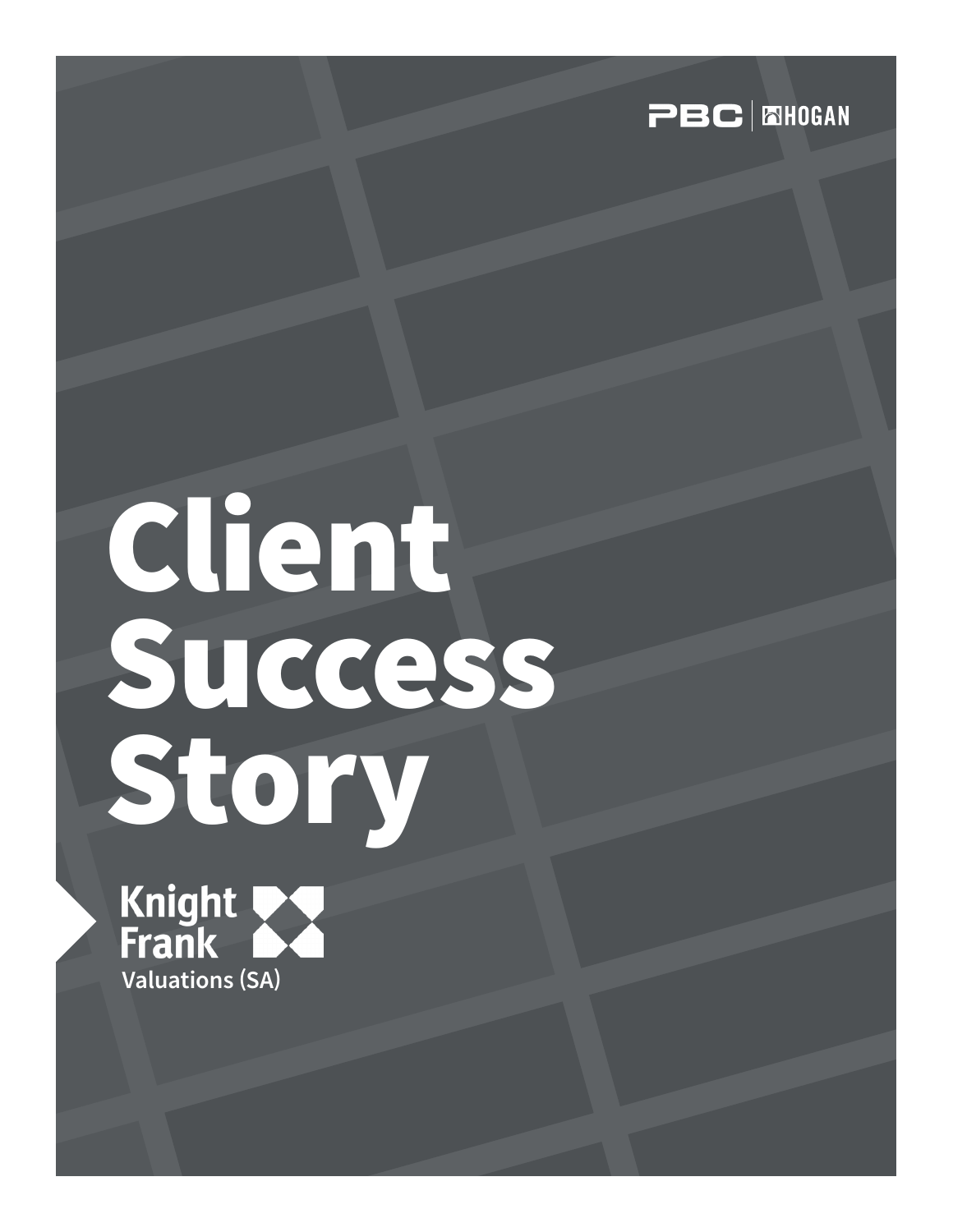# **Background**

## **Peter Berry Consultancy**

Peter Berry Consultancy (PBC) provides customer-focused, evidence-based people solutions that enable organisations to select the right people, develop key talent, build better teams, drive leadership capability, and enhance organisational performance. PBC has offices located in Sydney and Melbourne to support our clients both locally and globally. We employ highly skilled and experienced consultants with backgrounds in psychology, business consulting, and human resources. Our international network of partners and distributors enables us to provide seamless global solutions.

PBC is the Australian Distributor and partner of Hogan Assessments. Hogan combines the science of personality assessment with practical business experience to assist organisations in managing a wide range of human resource management functions and issues. PBC also developed the Hogan 360, a multirater assessment designed to measure leadership effectiveness, which is now available in 16 languages.

## **Hogan Assessments**

Founded in 1987 by Drs. Joyce and Robert Hogan, Hogan Assessments leads the world in personality assessment and leadership development. With products and services in 56 countries and 47 languages, what began as a small start-up has evolved into the industry leader serving more than half of the Fortune 500. Hogan challenged decades of academic tradition and criticism to become the first to demonstrate personality's impact on organisational success, pioneering the use of personality assessment to improve workplace performance.

## **Knight Frank Valuations (SA)**

Specialising in real estate valuations, Knight Frank Valuations (SA)'s head office is in Adelaide, South Australia and the business has established a presence in Melbourne and Sydney. The Knight Frank global network includes 370 offices in 55 countries and more than 12,000 employees handle more than of AUD one trillion worth of real estate annually. They have been working with PBC and Hogan Assessments for 10 years. They are achieving top quartile results in employee engagement, team assessments, and customer satisfaction. Senior leaders, James Pledge and Nick Bell, have top-quartile 360 results. Using Hogan's personality assessments for selection and development, they are currently achieving top-1% financial returns when benchmarked independently against global organisations.

**This is a case study about leadership that drives employee engagement, which in turn drives customer satisfaction and bottom-line performance.**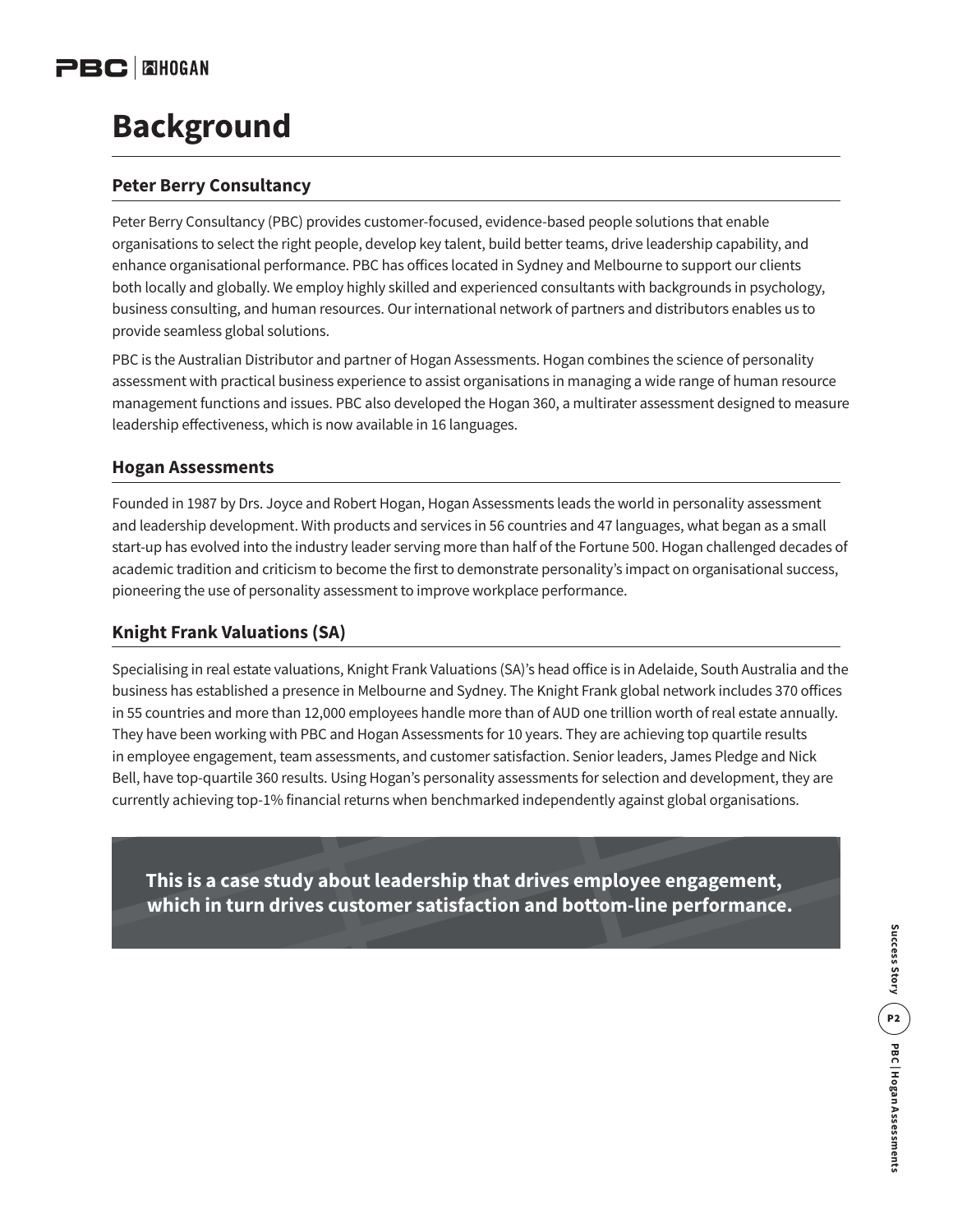# **An Outstanding Executive Team**

## **Hogan Personality Assessments**

Personality characteristics predict a range of performance outcomes, is a significant determinant of leadership style, and can distinguish those who are more likely to lead a business toward sustained profitability and competitive advantage. Fourteen Knight Frank Valuations (SA) senior executives explored their personality results during an annual business planning and team development workshop. This workshop included consulting results from the Motives, Values, Preferences Inventory (MVPI); an assessment that helped them evaluate their leadership culture, what they tend to reward, and what they tend to punish.

The MVPI results indicated a strong collective drive amongst the executive team in relation to:

- 1. Having a desire for success, accomplishment and status, and disliking it when others are complacent and not striving to get ahead (MVPI Power);
- 2. Wanting to have fun and enjoy the fruits of one success (MVPI Hedonism);
- 3. Having a strong interest in business and financial matters (MVPI Commerce).

The very high scores on Power, Hedonism, and Commerce are clearly driving the behaviour, culture, and performance of the business. It was decided that more weight should be given to these values during recruitment to help ensure the right cultural alignment for new hires. These findings also helped to further support the organisation's motto of "Work hard, play hard, and stay humble".



|         | <b>REC</b> | <b>POW</b> | <b>HED</b> | <b>ALT</b> | <b>AFF</b> | <b>TRAD</b> | <b>SEC</b> | <b>COM</b> | <b>AES</b> | <b>SCI</b> |
|---------|------------|------------|------------|------------|------------|-------------|------------|------------|------------|------------|
| Average | 48         | 74         | 70         | 37         | 65         | 35          | 41         | 79         |            | 27         |
| Range   | $5 - 95$   | $37 - 99$  | $10 - 100$ | $2 - 100$  | $6 - 96$   | $5 - 69$    | $4 - 92$   | $27 - 100$ | $5 - 76$   | -98-       |

Success Story (20 ) PBC | Hogan Assessments P3**Success Story PBC | Hogan Assessments**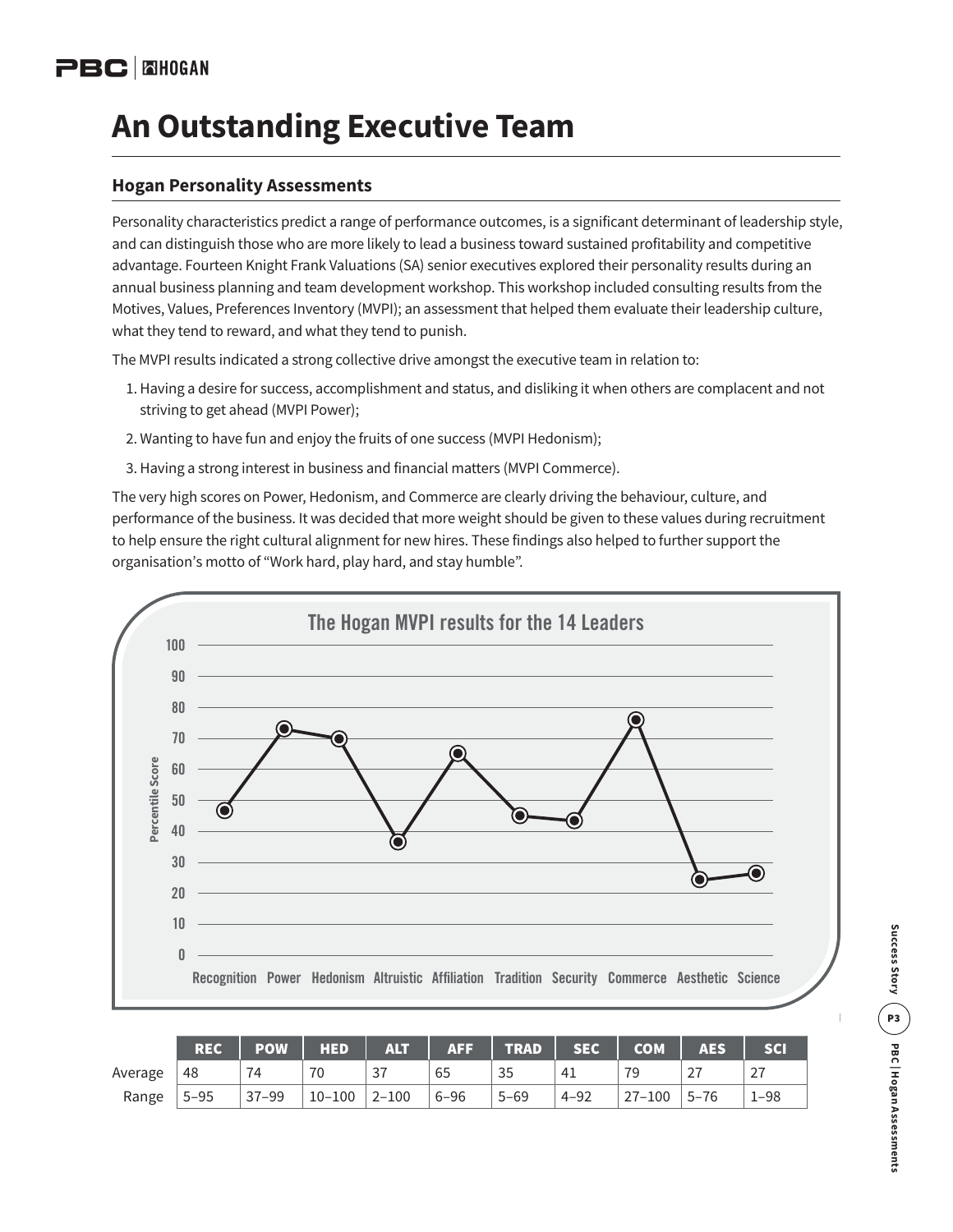### **Hogan 360**

Every two years the executive team undertakes the Hogan 360, a multirater assessment designed to measure leader effectiveness. Its framework is based in popular, well-researched models and the literatures on emotional intelligence and employee engagement. The Hogan 360 items are scored on the scale of 1 to 7 with 7 being high. As seen in the chart below, the Knight Frank Valuations (SA) Executive team are achieving above average results, overall.



#### **Team Assessment**

The PBC high performing team assessment (HPTA) measures team performance across 12 critical themes for success. It helps teams understand their mix of strengths and opportunities related to themes that are critical to team performance, culture, and the attainment of strategic business objectives.

The executive team has also twice undertaken an assessment designed to measure the performance of high performing teams. They scored above the Australian average and experienced an increase in their result over the twoyear period. For the most recent survey, their highest performance was in relation to strategy, results, and innovation.



Success Story (  $\mathbb{Z}$  ) PBC | Hogan Assessments P4**Success Story PBC | Hogan Assessments**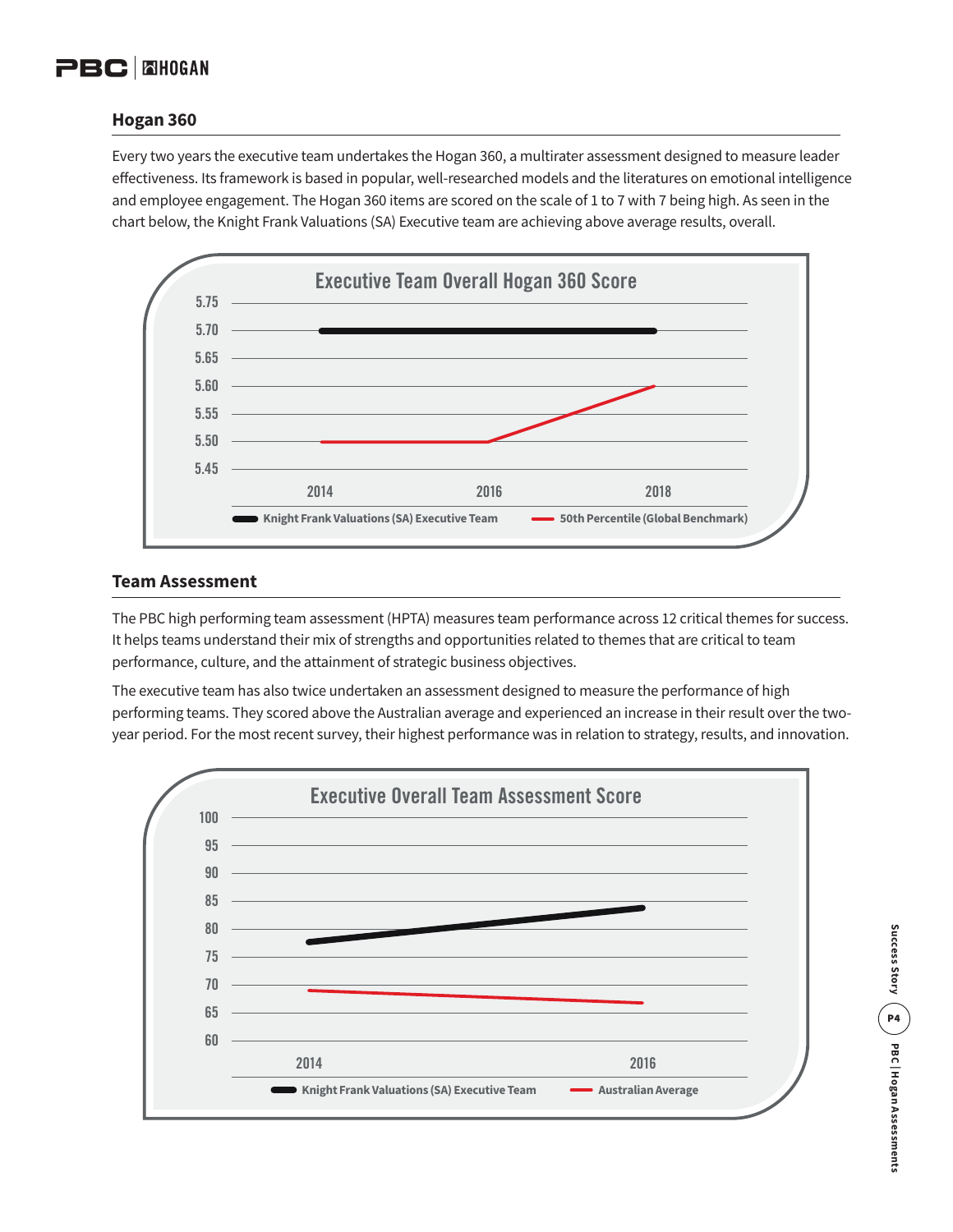# **Knight Frank Valuations (SA) and a History of Outstanding Results**



## **Employee Engagement**

Employee engagement is critical to an organisation's success. Because engagement has been linked to key performance outcomes, organisations should invest in initiatives that grow and sustain engagement levels. However, interventions aimed to drive higher engagement levels have experienced mixed results, largely due to inaccurate measurements of engagement and a lack of understanding of its core drivers. The first step is to build a comprehensive understanding of engagement. Global trends reflect an increased awareness of the impact employee engagement can have on performance, and the necessity to promote it. Engagement has a positive impact on business outcomes, including:

- Revenue, sales growth, and shareholder return.
- Levels of customer retention and net promoter scores.
- Productivity and safety.
- Employee retention, absenteeism, and wellness.

Knight Frank Valuations (SA) measures employee engagement every two years. Their overall engagement score of 81% puts them within the top 5% of organisations in employee engagement. Some of the highest ranked items were:

- The company has clearly defined values.
- Customer needs are understood and measured.
- The business plan is shared and understood.
- Training is readily available.
- Trust exists at a high level.

As part of the Employee Engagement Survey, employees are asked to rank the best four things about working at Knight Frank Valuations (SA). The top four things identified by employees were:

- Fellow employees.
- Teamwork.
- Career path/development opportunities.
- Training/learning opportunities.

Success Story (E) PBC | Hogan Assessments P5**Success Story PBC | Hogan Assessments**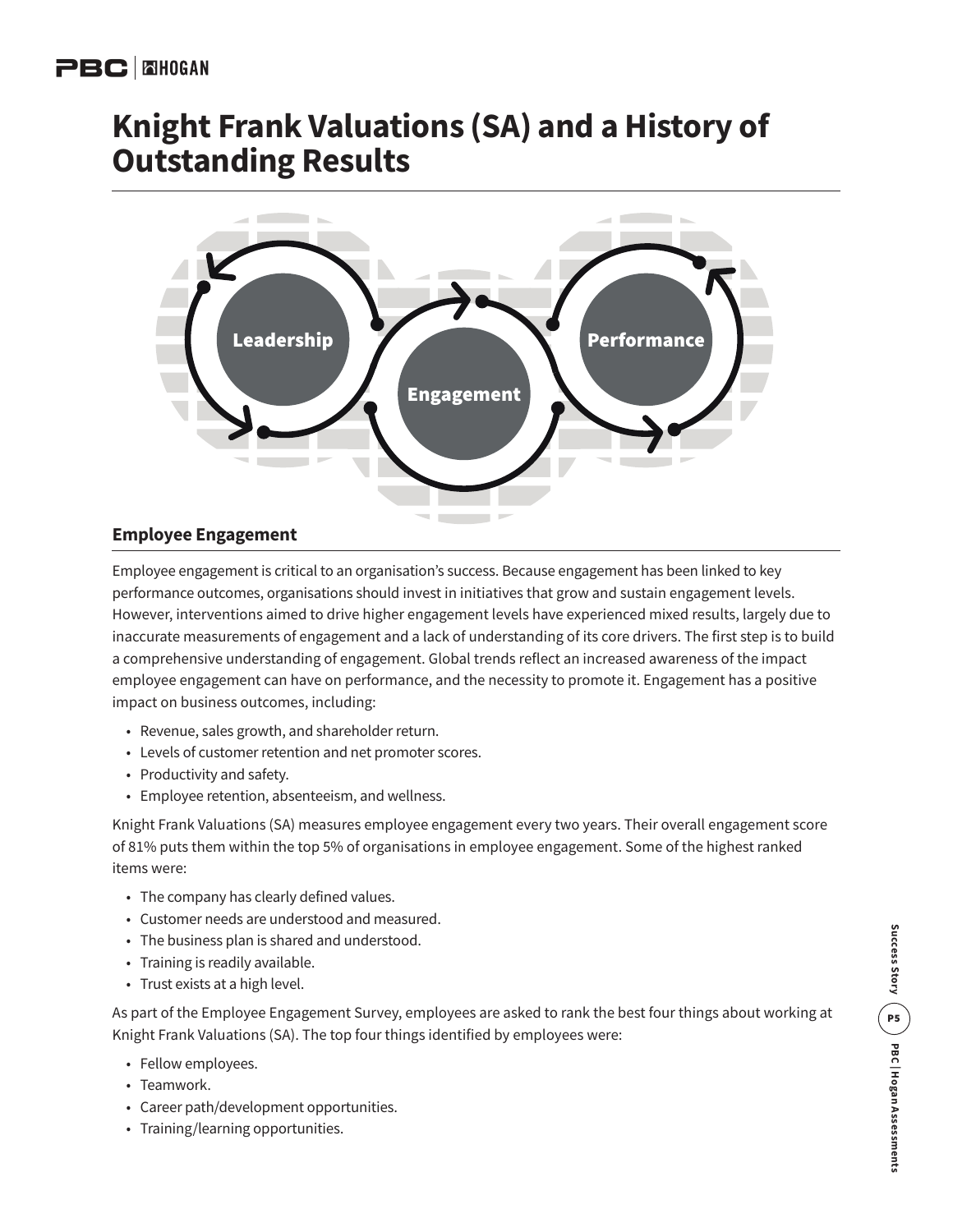#### **Customer Satisfaction**

Independent customer satisfaction surveys are conducted every two years, typically on alternate years to the employee engagement survey. The customer survey is conducted by customer interviews over the telephone.



Customers were asked to rate their overall satisfaction with Knight Frank Valuations (SA) on a scale of 1 to 10, with 10 being 'excellent'. Knight Frank Valuations (SA)'s overall customer satisfaction scores have ranged between 8.3 and 8.9, compared to an average client score of 7.9. Additionally, results show a steady increase in overall customer satisfaction ratings since the surveys started in 2011. These findings are consistent with research indicating that employee engagement has a strong relationship with job performance and the customer experience.

## **Compared to Competitors**

When asked how Knight Frank Valuations (SA) compares to their competitors, each year a large proportion of customers surveyed rated the company as 'better' than the competitors. Across the years, no customers surveyed have rated Knight Frank Valuations (SA) as worse than competitors. Many customers also commented on the company being "top end" or a "top tier firm".

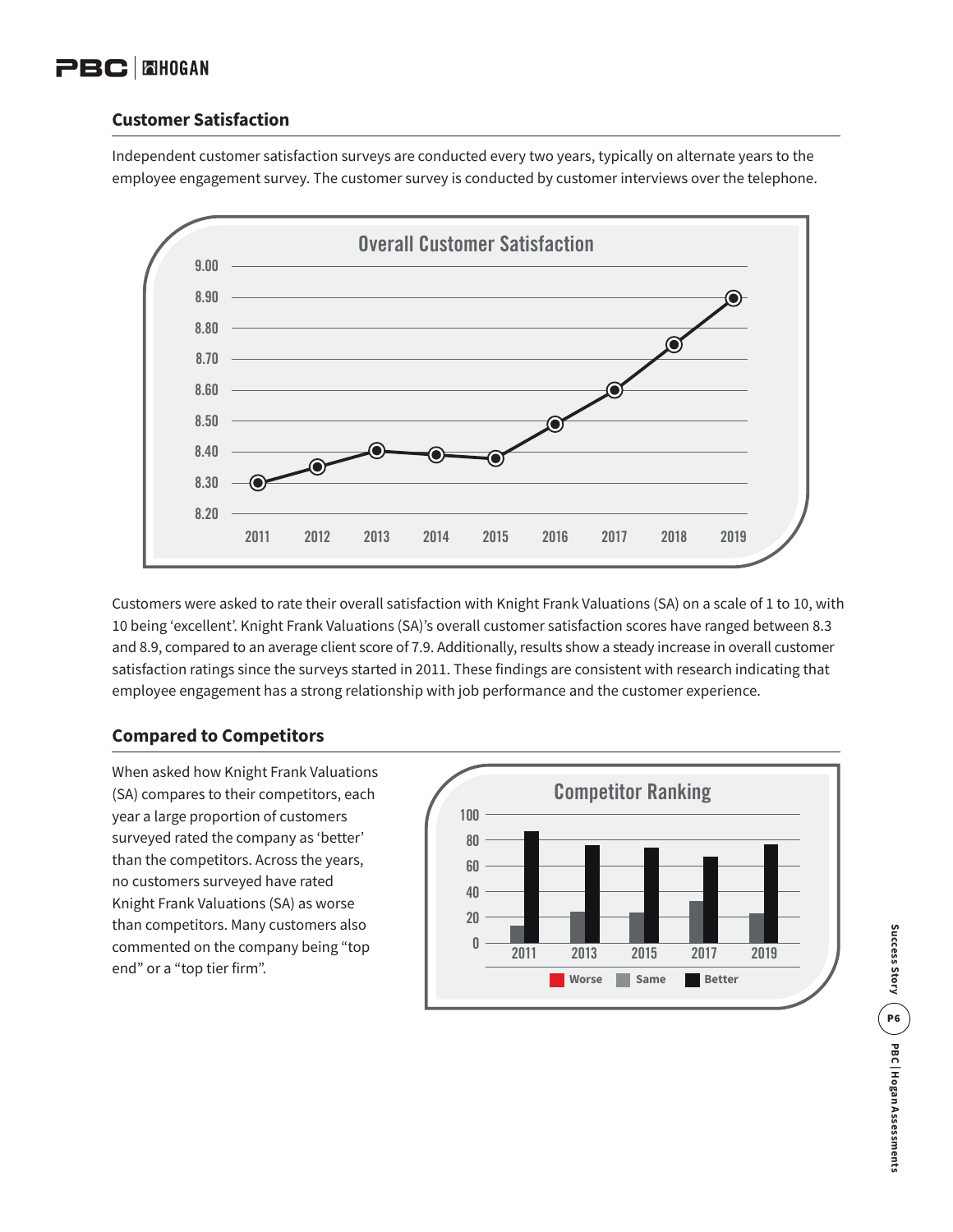### **The Personnel**

The personnel at Knight Frank Valuations (SA) have been rated as "Good" or "Excellent" by all customers surveyed over the past nine years. Additionally, the number of customers rating the personnel as "Excellent" has increased over the past couple of years. In 2019, many customers commended the personnel on the quality of their communication, accessibility, proactivity, and the positive relationships that they build with their customers.

## **Service**

Customers were asked to rate Knight Frank Valuations (SA) on the quality of their service. Over the years, there has been a steady increase in the quantity of customers surveyed who rate the service as "Excellent".





## **Customer Loyalty**

This question asked whether customers will stay with Knight Frank Valuations (SA) or are moving to a competitor. 100% of the customers intend to stay. This level of customer loyalty is amazing. It is a key indicator of cross-selling and referrals. This loyalty is a cornerstone of Knight Frank Valuations (SA)'s reputation and brand. We can now see that there is a strong correlation between employee engagement and customer satisfaction/loyalty.



Success Story (E ) PBC | Hogan Assessments P7**Success Story PBC | Hogan Assessments**